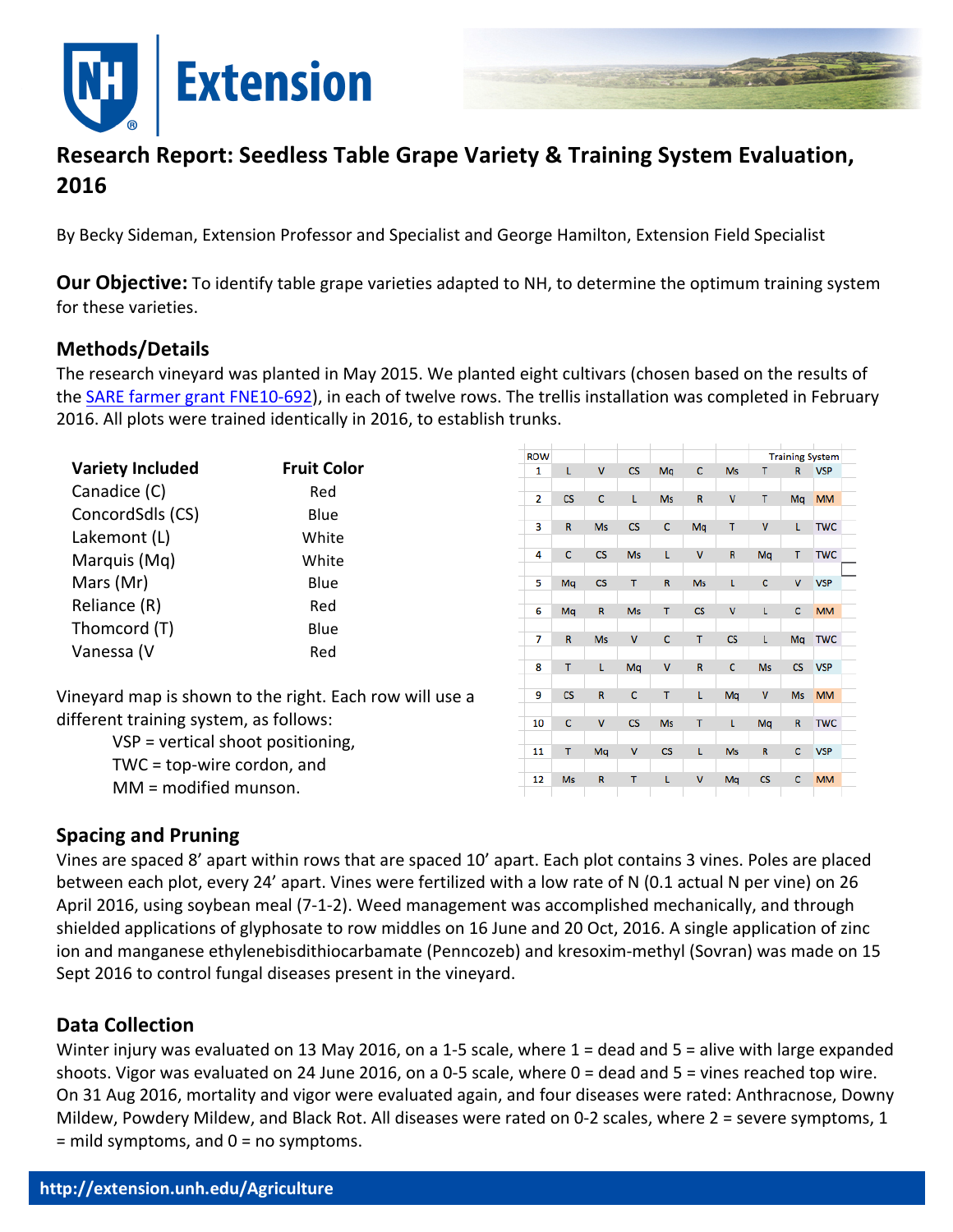



## **Preliminary Results & Conclusions, 2016.**

**MORTALITY.** While most varieties had 100% winter survival and showed good vigor during summer 2016, three varieties experienced some mortality over the 2015-16 winter. For these same varieties, the survivors showed low vigor. The highest mortality and lowest vigor was observed for Thomcord, while Lakemont and **Marquis** had intermediate mortality and vigor.

**FRUIT.** Three varieties set fruit: Concord Seedless, Reliance, and Mars. Most clusters were removed just after bloom, but a few were left. Birds consumed all fruit prior to ripening.

**DISEASES.** Very low levels of **black rot** were observed in 2016, and there were no significant differences between cultivars. While very little **anthracnose** was observed, the cultivar Marquis showed significantly more symptoms than most varieties, while **Canadice, Concord Seedless** and **Vanessa** had nearly no symptoms.

Downy mildew incidence was moderate in the vineyard by August 31, 2016; and the cultivars Lakemont, **Marquis** and **Thomcord** showed more symptoms than the remaining varieties. Powdery mildew was present throughout the vineyard by August 31, 2016; the cultivar **Marquis** showed significantly more symptoms than most cultivars, and the cultivars **Canadice, Concord Seedless** and Mars remained nearly symptom-free.

The cultivar Canadice exhibited a necrotic spotting symptom throughout the vineyard. This may be a form of downy mildew symptom, but because it was very distinct, it was considered separately.

Ratings for percent mortality, vigor, and susceptibility to four diseases (black rot, anthracnose, downy mildew and powdery mildew) for eight (8) seedless table grape cultivars on August 31, 2016 in Durham, NH.

|                 |                 |              |              | Downy   |     | Powdery |              |             |      |              |  |
|-----------------|-----------------|--------------|--------------|---------|-----|---------|--------------|-------------|------|--------------|--|
|                 | <b>Blackrot</b> | Anthracnose  |              | Mildew  |     | Mildew  |              | Mortality   |      | Vigor        |  |
| <b>CULTIVAR</b> | $(1-5)$         | $(1-5)$      |              | $(1-5)$ |     | $(1-5)$ |              | $(\%)$      |      | $(1-5)$      |  |
| Canadice        | 0.06            | 0.06         | $\mathsf{C}$ | 0.13    | b   | 0.36    | $\mathsf{C}$ | 0           | 2.69 | ่ล           |  |
| ConcordSdls     | 0.04            | 0.03         | $\mathsf{C}$ | 0       | b   | 0.09    | $\mathbf{C}$ | $\mathbf 0$ | 2.86 | - a          |  |
| Lakemont        | 0.08            | 0.14         | bc           | 0.73    | a   | 0.89    | $\mathbf b$  | 14          | 1.13 | b            |  |
| <b>Marquis</b>  | 0.05            | $\mathbf{1}$ | a            | 0.55    | a a | 1.75    | a -          | 14          | 1.18 | bc           |  |
| Mars            | 0.11            | 0.11         | bc           | 0.17    | b   | 0.08    | $\mathsf{C}$ | $\mathbf 0$ | 2.64 | <b>a</b>     |  |
| Reliance        | 0.12            | 0.39         | b            | 0.14    | b   | 0.83    | b            | $\mathbf 0$ | 2.53 | <b>a</b>     |  |
| Thomcord        | 0.08            | 0.28         | bc           | 0.69    | a   | 1.11    | b            | 36          | 0.61 | $\mathbf{C}$ |  |
| Vanessa         | 0.09            | 0.06         | $\mathsf{C}$ | 0.11    | b   | 1.07    | b            | 3           | 2.33 | a            |  |
|                 | <b>NSD</b>      | $***$        |              | ***     |     | ***     |              | ***         | ***  |              |  |

For more info, please contact Becky Sideman (becky.sideman@unh.edu, 603-862-3203).

Acknowledgements. This work was supported by The NH Agricultural Experiment Station and the NH Department of Agriculture, Markets & Food through NH Specialty Crop Block Grant 14-SCBGP-NH-0033.

The University of New Hampshire Cooperative Extension is an equal opportunity educator and employer. University of New Hampshire, U.S. Department of Agriculture and N.H. counties cooperating.